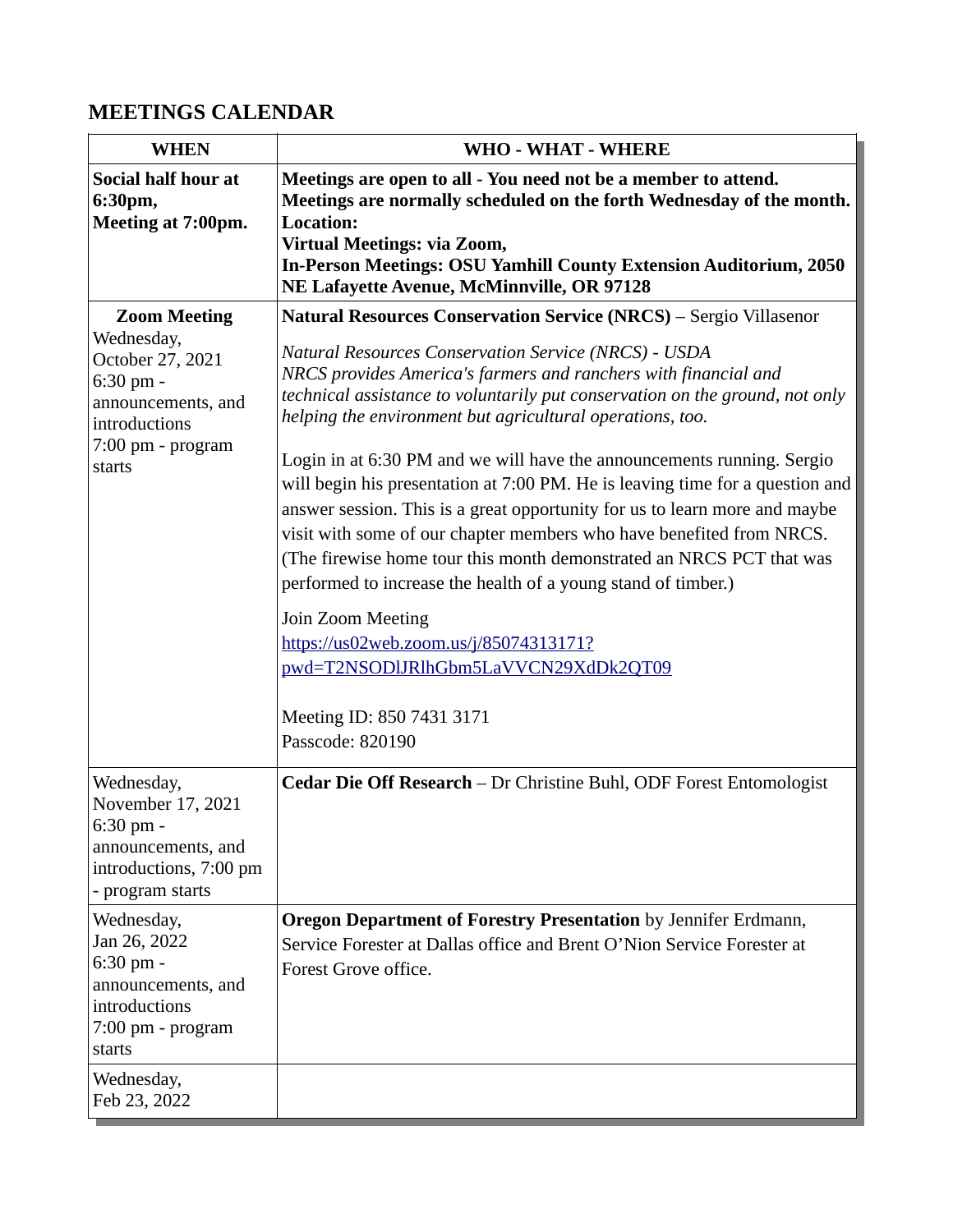| 6:30 pm -<br>announcements, and<br>introductions<br>7:00 pm - program<br>starts                               | To be Determined             |
|---------------------------------------------------------------------------------------------------------------|------------------------------|
| Wednesday,<br>Mar 23, 2022<br>6:30 pm -<br>announcements, and<br>introductions<br>7:00 pm - program<br>starts | To be Determined             |
| Wednesday,<br>Apr 27, 2022<br>6:30 pm -<br>announcements, and<br>introductions<br>7:00 pm - program<br>starts | To be Determined             |
| Wednesday,<br>May 25, 2022<br>6:30 pm -<br>announcements, and<br>introductions<br>7:00 pm - program<br>starts | <b>Annual Dinner Meeting</b> |
| To Be Determined                                                                                              | <b>Summer Picnic</b>         |
|                                                                                                               |                              |